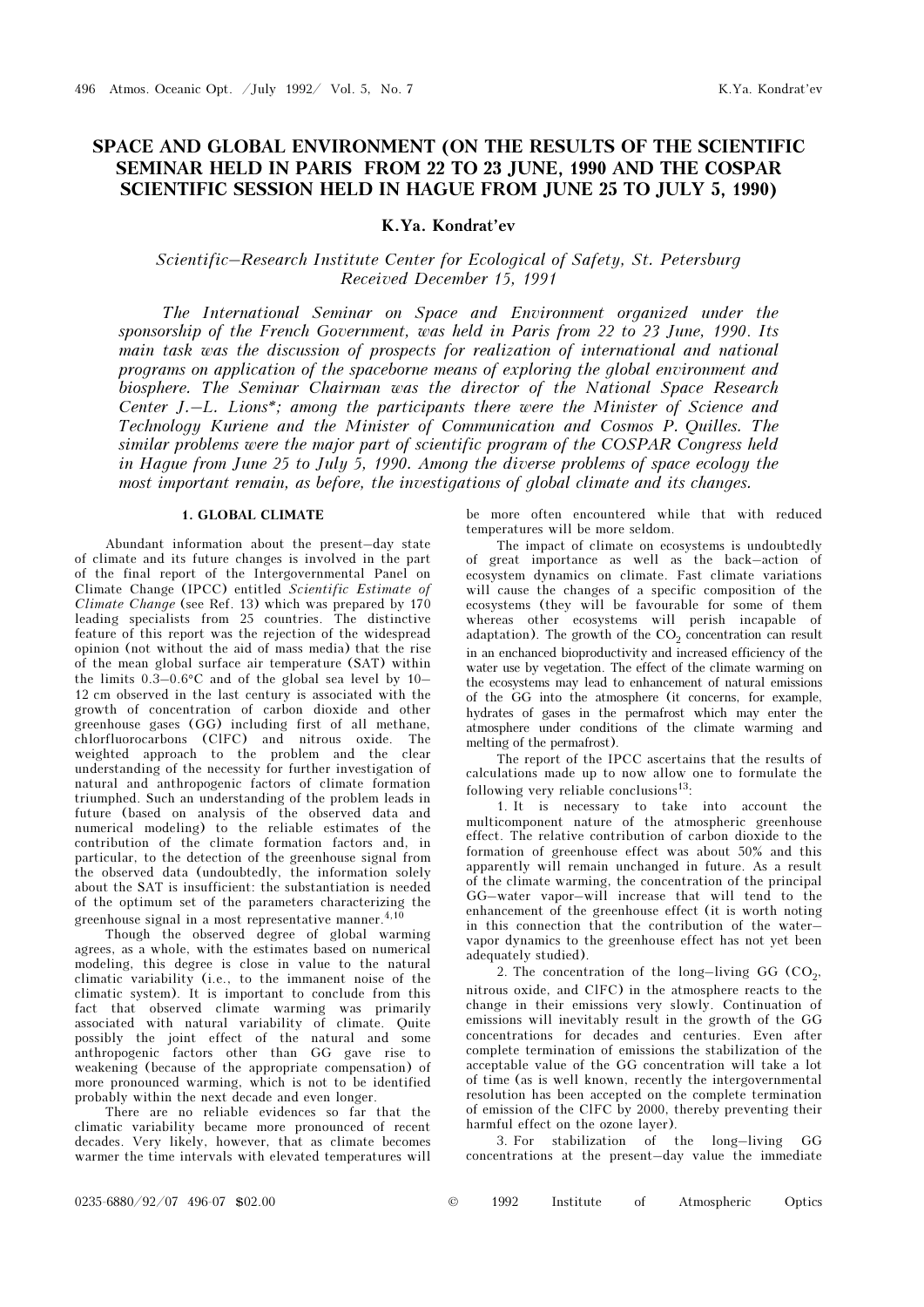reduction of emissions at least by 60% is necessary. As for methane it must be reduced by 15–20%.

In the 21th century with the present–day amount of the GG emissions the rate of the SAT increase could be expected about 0.3°C for 10 years (with uncertainty within the limits 0.2–0.5°C by a decade) which exceeds the rate of climatic change observed for the last ten thousand years. The probable increase of the SAT (as compared with the present–day value) will have reached 1°C by 2025 and 3°C by the end of the next century. However, because of impact of other factors on climate formation (in addition to the GG) warming will not be uniform. When the scenarios of the GG concentration enhancement are outlined with an account of the limitations on their emissions of different scales in calculations of their possible dynamics, the rate of the SAT increase will be 0.2°C by a decade (scenario B), somewhat higher than 0.1°C by a decade (scenario C), and about 1°C by a decade (scenario D).

The numerical modeling led to the natural conclusion that the rate of warning of dry land will be higher than that of the oceanic surface, and warming at high latitudes of the Northern Hemisphere in winter would be more pronounced than the average global one (the response of the circumpolar zone of the Antarctic ocean appeares to be practically zero because of its braking at the expense of the deep oceanic circulation). Local climatic changes differed from the global, however, the reliability of calculations was insufficient in this case. Thus, for example, the degree of warming in South Europe and in the central part of North America, attendant to the decrease of the amounts of precipitations and soil moisture in summer, is to exceed the global one. Less pronounced results were obtained for the Tropics and for the Southern Hemisphere.

Estimates made under assumption of the present–day amount of emission of the GG showed that the average rate of rising the global oceanic level will be about 6 cm by a decade (with uncertainty within the limits 3–10 cm by a decade) and will be associated primarily with the thermal expansion of water masses and with melting of continental ice. It means the rise of the average global oceanic level by 20 cm by 2030 and by 65 cm by the end of the 21th century, and, what is more, the significant variations is to be observed on a regional scale.

As to the reliability of results of numerical modeling of climate the variety of the processes of climate formations and complicated interactions of them which have not yet been recognized should be taken into account. Among these climate–formation factors which have still received only insufficient study and require special concern are: 1) dynamics of sources and sinks of the GG determining their trends and scales of their impact on climate (in this case it is first of all the fundamental problem of global biogeochemical cycles and among them first is the carbon cycle), 2) cloudiness and its interaction with radiation; 3) interaction between the atmosphere and ocean, and 4) dynamics of the cryosphere (first of all of the polar ice–cups).

Of great importance is the problem of further improvement of the global system of climatic observations, especially its satellite part based on the analysis of the information content of various data, substantiation of priorities, and an optimum system of standard and satellite observations. Serious efforts are needed for quantitative substantiation of requirements for the observed data on the climatic parameters. All that and other questions were elucidated in detail in the scientific COSPAR program devoted to the global climatic change. Special session was devoted to the problem of early detection of enhancement of the greenhouse effect of the atmosphere and its impact on the climate.

A review of the problem of recognizing the enhancement of greenhouse effect was given in two reports invited by Organizing Committee. T. Barnett et al. (USA) discussed the possibilities of using as a greenhouse signal (GS) the global set of aerological data on specific humidity and on the amount of clouds located at different altitudes in 1973–1986. The reference–points for searching the regions with the most significant variability were the computational results based on the model of the Goddard Institute of Space Research and on the changes in the examined parameters at a barometer altitude of 850 gPa for 100 years from the first to the last decade of the integration time due to the continuous growth of the CO<sub>2</sub> concentration. Calculations revealed, for example, the essential decrease of the Stratus amount near the equatorial latitudes given that the total cloud amount remained almost unchanged and the increase of the Cirrus amount. The spatial structure of calculated variability in humidity appeared to be coherent (self–consistent) in the tropical latitude belt; in addition, the most significant variations in humidity were found within the tongue of cold air in the tropical region of the Pacific ocean where the standard observations are unvailable (therefore it is planned to undertake the joint analysis of the data of IR and UHF satellite remote sensing using the HIRS/ MSU apparatus that can be considered to be reliable in the tropics). Recognizing the GS should be faciliated due to the fact that the precalculated variations of the cloudiness and humidity fields were rather significant and their natural spatial structure differed from the greenhouse one.

K.Ya. Kondrat'ev in his report noted that the ample review of the previous developments on the problem of the GS could be found in his monography.4 The attempts made later to identify the GS from the observed data gave practically no results. It concerns, for example, the UHF satellite data on dynamics of extension of the sea ice cover for almost a decade which did not reveal any statistically significant trend. The corresponding values for Arctic, Antarctica and the globe were  $-1.9 \pm 1.3\%$ ,  $-0.3 \pm 1.4\%$ , and  $-1.0 \pm 0.9\%$ . The same trends in the polynias and opening surfaces were equal to  $-3.4 \pm 8.1\%$ ,  $-0.7 \pm 5.7\%$ , and  $-1.0 \pm 3.4\%$ .

The serious difficulty in detection of the GS is the insufficient reliability of reference points obtained on the basis of numerical modeling due to the above–mentioned imperfection of parametrization of cloudiness, interaction between the cloudiness and radiation, as well as the interaction between the ocean and atmosphere. So far the cycles of observations of the following parameters: the extension of ice and snow covers, the components of the Earth's radiation balance, the level of the global ocean, the river discharge, etc. are too short. This makes the detection of the GS difficult. Undoubtedly, actual are the searches for the most informative combination of the parameters and the regions of the Earth most sensitive to the increase in the GG concentration. The serious prospects can be associated with the observation of the biosphere dynamics that must be manifested in the greening of the globe under conditions of fertilization caused by the increase in the  $CO<sub>2</sub>$  concentration. In this connection data on the dynamics of biomass of continental plant canopy and marine phytoplankton could be important. It could be expected that the realization of the project planned as part of the program of the International Space Year on determination of the substantiation of approaches to the recognising the enhanced greenhouse effect on climate would mark a new stage in the solution of the GS problem.<sup>6</sup>

J. London and S. Warren (USA) performed a new analysis of data of ground–based observations of dynamics of the total cloud amount and the amount of different cloud types over oceans in the tropics during 1952–1981. This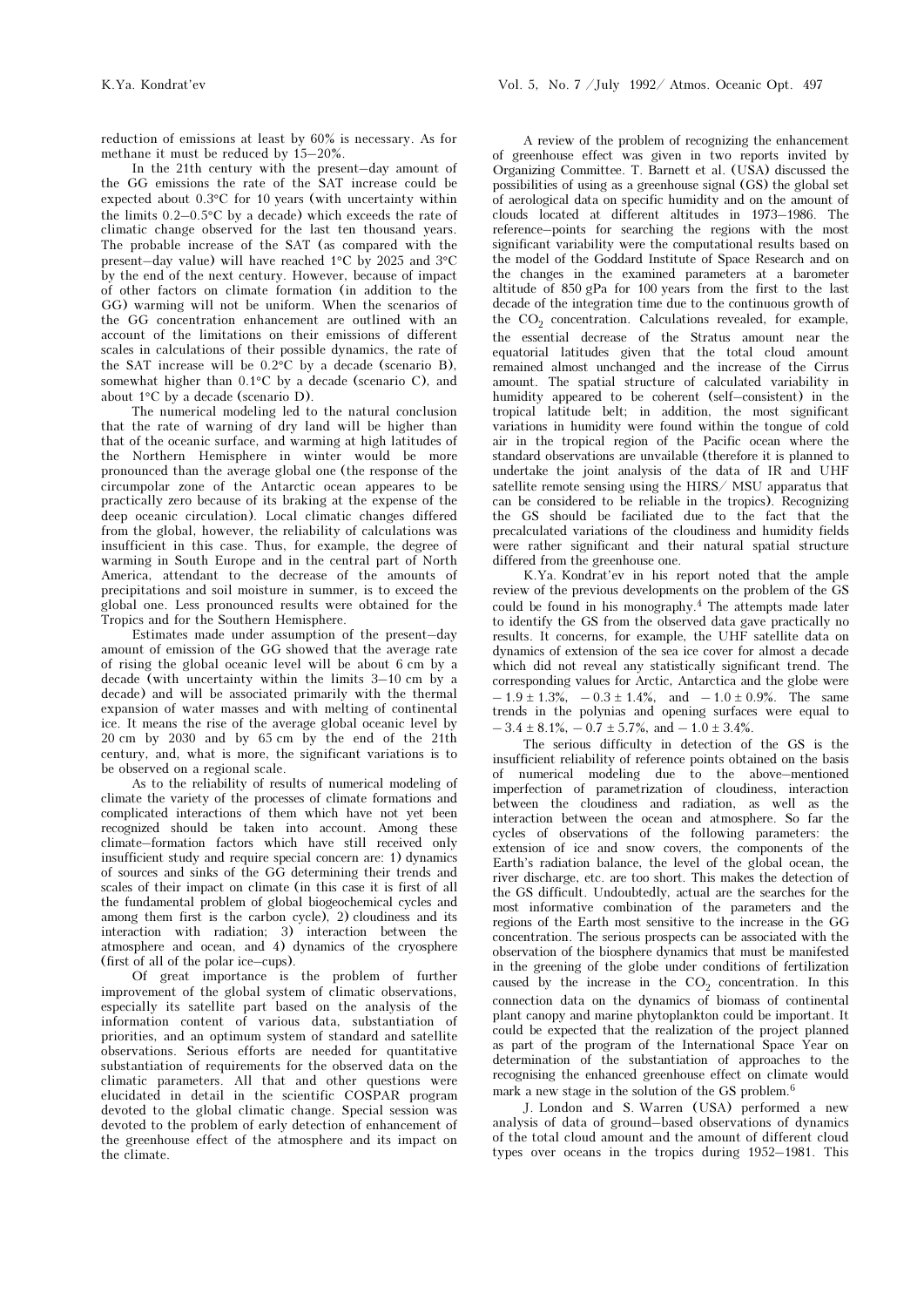analysis led to the conclusion that the total cloud amount in the 20°S – 20°N latitude belt increases attendantly to the increase in the amount of Cirrus and Cumulonimbus clouds and to the decrease (or invariability) of Cumulus and Stratus. L. Stove et al. (USA) described a multi–purpose algorithm for retrieving the cloud amount from data of night– and daytime satellite observations using the AVHRR scanning apparatus capable to recognize the conditions of clear sky and broken and continuous cloudiness. The algorithm is planned to be tested by its implementation for real–time processing of the observed data. W. Buch (Chechoslovakia) presented data on the correlation between the SAT (during 1880 – 1980) and the index of geomagnetic activity. O. Kyarner (USSR) analyzed (using the NIMBUS–7 satellite over the period of 8 years) the effect of various factors of variability on the Eart's radiation balance.

A. Rimosz–Paal et al. (Hungary) discussed, by an example of the NIMBUS–7 data obtained over the period from May 1979 to May 1980 in the Carpathian region, the possibilities of retrieving the radiation balance of underlying surface (RBUS) and its components as well as the shortwave and long–wave radiation balances of the atmosphere (SWRBA and LWRBA). The comparison of these data with data of ground–based observations in Budapest has allowed them to provide an empirical foundation for the following correlation relation for the RBUS in the case of clear sky or continuous cloudiness:

$$
R = -9.5 + 0.44R_s + 0.55F_\infty , \qquad (1)
$$

where  $R<sub>s</sub>$  is the measurable radiation balance of the underlying surface—atmosphere system,  $F_{\infty}$  is the measurable outgoing long–wave radiation (OLWR). The correlation coefficient was equal to 0.98. Taking into account that

$$
R_s = S_0(1 - \alpha_s) - F_\infty \,,\tag{2}
$$

where  $S_0$  is the extra-atmospheric insolation and  $\alpha_s$  is the system albedo as well as the relation

$$
R_s = R + R_a \tag{3}
$$

the RBUS can be calculated from Eq. (1) while the RBA – from Eq. (3). In this case the relative value of the SWRBA (the solar energy absorbed by the atmosphere) is given by<sup>15</sup>

$$
R_{a, s} = 1 - \alpha_s - \frac{G}{S_0} (1 - \alpha) \tag{4}
$$

Here G is the integrated radiation, whose values were derived from data of actinometric observations performed at six stations and  $\alpha$  is the albedo of the underlying surface borrowed from the published data. When the relative value of  $R_{a, s}$  given by Eq. (4) is known it is not difficult to calculate the absolute value of the SWRBA  $(R_{a,\,s})$  and then to find the LWRBA  $(R_{a, l})$  from the relation

$$
R_a = R_{a, s} + R_{a, l} \tag{5}
$$

The average diurnal values of  $F_{\infty}$  and  $\alpha_{s}$  were used as input data for calculations of  $R_s$ ,  $R$ ,  $R_a$ ,  $R_{a,s}$ , and  $R_{a, l}$ . The results testified that  $R_s$  was negative during all the year, with its average–annual value being equal to  $-74.3 \text{ W/m}^2$ , whereas

according to the earlier obtained data it was close to zero. Calculations of the ERB variations in summer with the  $CO<sub>2</sub>$ concentration increasing from 330 up to 430 ppm performed on the basis of the radiation convection model showed the increase of the integrated radiation, RBUS, and OLWR, but the decrease of the system albedo and the ERB. The SWRBA remained practically unchanged while the radiative cooling of the atmosphere intensified. Thus, under these conditions attendant to the growth of the  $CO<sub>2</sub>$  concentration the underlying surface received more heat whereas the atmosphere was getting cooler. The main reason for the change in the radiation regime was apparently the decrease of the cloud amount as a result of climatic warming.

H. Zwally (USA) having analyzed the radio–altimetric GROSAT, SEASAT, and SALT (satellite of USA navy) data revealed the thickening of the southern part of the Greenland ice sheet during last decade by 0.23 m a year that occurred within the zones of not only accumulation but also ablution and was to be a consequence of the intensification of perciptations in polar regions as a result of climate warming. The positive trend in the mass balance within the limits  $20-40\%$  is to be associated with the global lowering of the ocean level within the limits 0.2–0.4 mm a year (depending on the characteristic time scale of examined variations). In most Antarctica containing 91% of the planetary ice the annual increment of the ice mass exceeded only by 10% the increment observable in Greenland, and therefore the variations in the thickness of glacial sheet were smaller by an order of magnitude. The important means of following the dynamics of the polar glacial sheets is to become much more accurate satellite lidar altimetry (in this case the error in measuring the altitude can be decreased down to 10 cm) that apparently will have been realized by 1992 year.

## 2. GLOBAL AND REGIONAL ENERGETIC AND HYDROLOGICAL CYCLES

P. Monrel (World Meteorological Organization, Switzerland) presented the review of the Global Energy and Water Experiment (GEWEX) as part of WPCR, containing the well–known information.4,10 The reporter noted, in particular, that the adopted estimate of permissible error in satellite measurements of radiation balance  $(10 \text{ W/m}^2)$ ruled out the possibility of identification of variations caused by intensification of greenhouse effect (of the order of several  $W/m^2$ ). However, it made possible to recognize anomalies (up to 50 W/m<sup>2</sup>) engendered by El Nino. In connection with the recent conclusions based on numerical modeling of climate with an account of the atmosphere and ocean interaction (including the deep–water circulation) emphasized an important contribution of the inflow of sweet water (discharge of rivers) to the cold and salt water formation at large depths.

M. Chahine (USA) described the 4 000–channel apparatus for the IR sounding (AIRS) of the atmosphere intended for use on the polar platform (of the EOS polar– orbital satellite) and the AMSU advanced UHR apparatus intended for use onboard the NOAA satellites. Simultaneous processing of the IR and UHF data will allow one to reach the accuracy of retrieving the vertical temperature profile of the order of 1°C with altitude resolution about 1 km. Simultaneously information will be obtained about the relative humidity profiles, total atmospheric moisture content of the atmosphere, and various characteristics of clouds, ocean and dry land surface as well.

M. Debois (France) illustrated the possibility of interpretation of the METEOSAT data with the goal of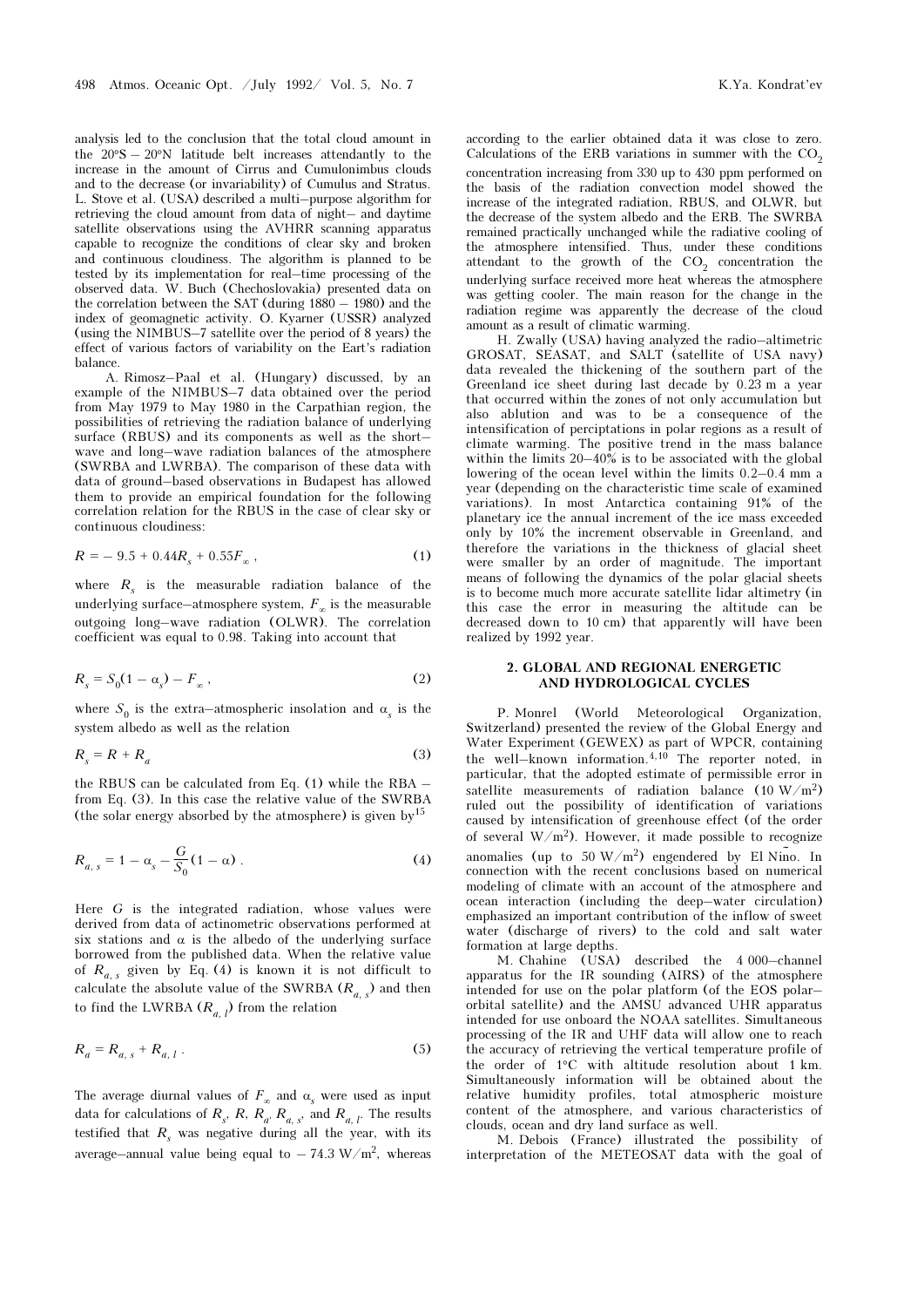following up the dynamics of the humidity field. The retrieval of the wind field from the cloud drift allowed one, in particular, to estimate the moisture convergence in the lower troposphere and the large–scale advection of water vapor. Quite satisfactory results were obtained when comparing the cloud and moisture content fields with field of the vertical velocity at a pressure altitude of 500 hPa above the surface. An example was given of successful application of these satellite observations with the aim of testing the reliability of the results of numerical modeling of climate. I. Mica et al. (Hungary) described a 16–level one–dimensional nonstationary heat–balance model of climate with an account of volcanic eruptions and the  $CO<sub>2</sub>$ concentration growth. M. Hrzanovska and L. Baranski (Poland) described the empirical procedure for retrieving the integrated radiation and the photosynthetically active radiation from the METEOSAT data on the cloud amount.

M. Hollingsworth (Great Britain) analyzed the information content of the present–day data of remote sensing of the atmosphere paying attention to, as a rule, unacceptably large errors in retrieving the parameters. It especially concerns the data on the wind field retrieved from dynamics of cloud or humidity fields. R. Gourney (Great Britain) drew attention to the same problem underlying the great importance of performing subsatellite observations in the key regions. P. Kabat (Netherlands) touched the complicated problem of analysis of simultaneous data of conventional and satellite observations with different spatial and temporal resolutions in studies of the atmosphere–biosphere interaction. E.T. Kanemasu et al. (USA) after the overview of the FIFE–87 and FIFE–89 field experiments paid attention to a rather high degree of correlation of the  $CO<sub>2</sub>$  flux between the atmosphere and plant canopy and the brightness ratio in near–IR and IR spectral ranges.

P. Martin (USA) formulated general understanding of impact of dynamics of plant canopy on climate manifested itself through the methane, isoprene and terpene emissions. An imitational model of forest dynamics was described suitable for the North America which was used for estimation of the evolution of the specific composition and vegetational phytomass during 500 years for prescribed climatic change. J. Wallas et al. (Great Britain) reported the results of gradient and direct measurements of heat and water vapor fluxes in the Sahel region which were used for substantiation of the procedure of reconstructing the evaporation taking into account the retrieved value of the underlying–surface temperature.

J. Lagard and E. Brune (France) suggested the empirical method of determining the average diurnal values of outgoing long–wave radiation according to the data of the AVHRR apparatus on the retrieved temperature of the underlying surface at early afternoon (the minimum SAT and the day length were also used as input data). C. Ottle et al. (France, Finland) provided a theoretical foundation for the simulation model of heat and water exchange in the soil–vegetation–atmosphere system with parameters determined from the satellite data of IR and UHR sounding. The application of this model allowed us to retrieve soil moistening or water supply within the root system of vegetation on spatial grid of the hydrological model. The successful experiment on retrieving the evapotranspiration was also performed.

B. Pinty et al. (France, USA) elaborated the method for retrieving the angular distribution of the underlying surface brightness from the satellite data with an account of atmospheric correction and filtering out the cloudiness contribution. A theoretical model was also proposed (the approximation of the semi–infinite absorbing and scattering layer) reproducing the observable angular distribution and making use of two optical parameters: albedo of single scattering and asymmetry of the scattering phase function (it is worth noting that the same approach was realized in the USSR a long time ago).

Ven Gang and Fu Kongbin (CPR) having processed the AVHRR data plotted the charts of geographical distribution of the normalized vegetation index (NDVI) for the Chinese territory, whose analysis allowed them to follow the variability of seasonal trends of plant canopy with monsoon variations being its dominant factor. The application of the technique of fundamental components for fitting the observable variability showed that the contribution of the first component to the variability was about 94% whereas the contribution of the second component of 1.4%. G. Gutman (USA) analyzed the factors making the interpretation of the NDVI data more difficult: the effect of the atmosphere, cloudiness, viewing geometry, drift of the instrumental sensitivity, and variations in the parameters of the satellite orbit. Correct interpretation of the data is possible only with reliable account of all the enumerated factors. D. Dunkel et al. (Hungary) shared their experience of using the LANDSAT data to estimate the water supply (water stress) of plant canopy and the flux of the latent heat during the vegetation season in Hungary. Since the important parameter prescribed for estimating the latent heat was the effective stomatal resistance, this quantity was measured and analyzed in sowings of maize, soya–beans, and potatoes. S. Nickolso et al. (USA) studied the NDVI dependence on various climatic parameters in a number of regions of Africa (East Africa, Bostwana, Sahel). The high degree of correlation was noted, in particular, among the NDVI, precipitations, soil moisture, and evaportantspiration.

Of great importance for studies of global and regional energetic and hydrological cycles are the observations of dynamics of the atmosphere and sea ice cover from data on the cloudiness and ice drifts. As to retrieving the wind velocity from the recorded drift of inhomogeneities of cloud cover or from water vapor distribution, this tendency of developments has now a rather long history. J. Schemetz and K. Holmlund (Germany) summerized their experience in real–time processing of the METEOSAT data based on the use of the series of three successive IR images with selection of nearly 2000 tracers for retrieval of the wind velocity. The method of spatial coherence provided the basis for retrieving the wind velocity field (automated processing of the three above– mentioned images yielded about 700 values of wind speed and direction). The application of the cloudy tracers at different altitudes allowed them to obtain data on wind at three altitudes. The difficulty that has not yet been overcome is their referencing to the Cirrus altitude.

H. Lorent and M. Debois (France) considered an example of retrieving the wind velocity field making use of the cross correlation method as applied to the METEOSAT–4 data on the drift of inhomogeneities of the horizontal water vapor distribution on July 21, 1989 (the pairs of successive images were processed). To monitor the reliability of the altitude referencing of the retrieved wind field, the aerological sounding data were compared with the results of numerical weather forecast. H. Woik (Germany) analyzed in general the SATOB data on the global fields of the wind–driven clouds having emphasized that the data of various geostationary satellites differ significantly. The comparison with data of the rawinsondes and numerical modeling showed that in the best case the errors in retrieving the wind speed were equal to  $2-4$  ms<sup>-1</sup>. The account of the SATOB data in the short–range weather forecast revealed their positive effect on the forecast quality in the tropics and in the Southern Hemisphere; however, in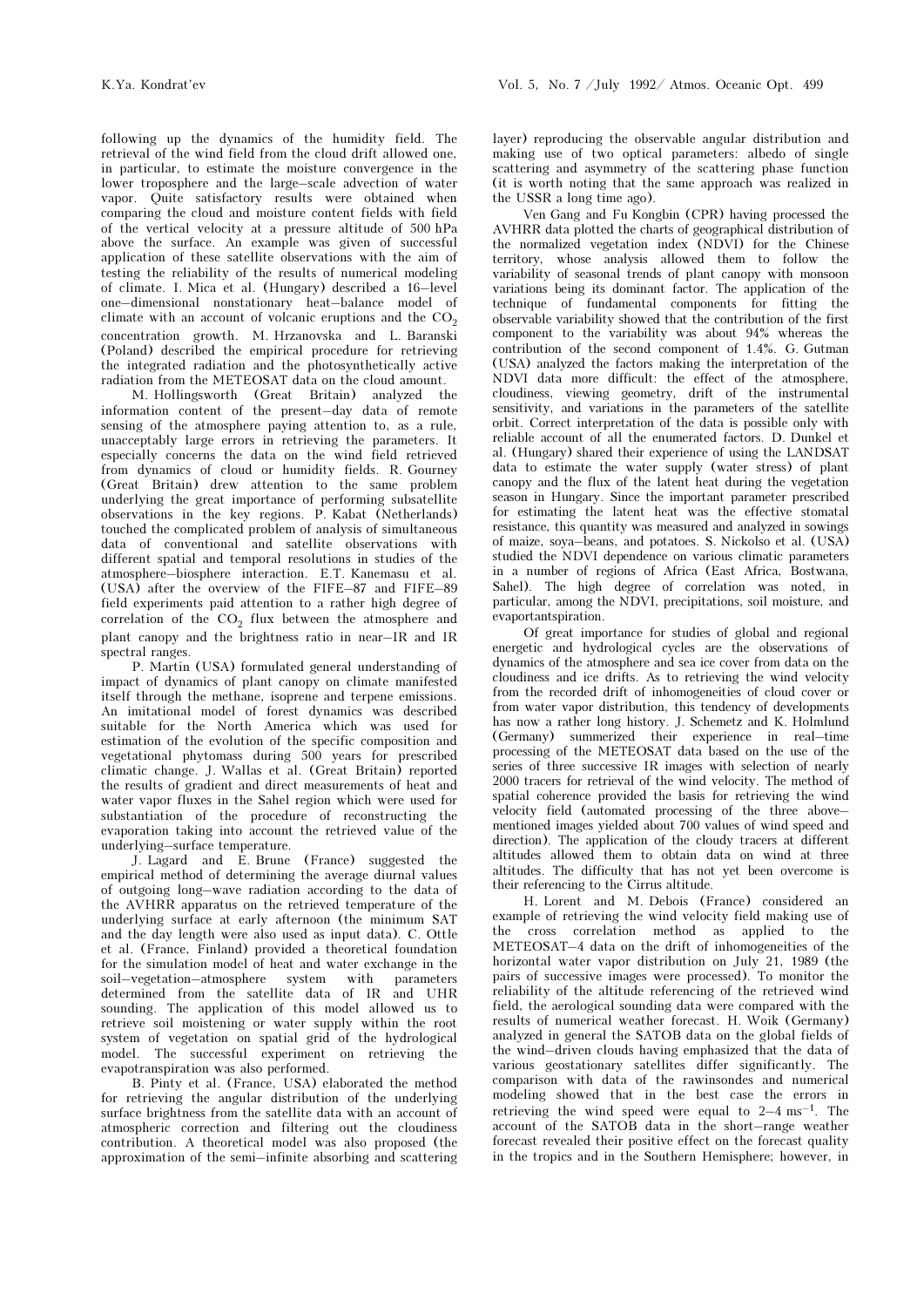the Northern Hemisphere the forecasting quality even deteriorated in some cases. The problem of improving the procedures for retrieving the wind field from the observations of the cloud drift remains important. T. Lachlan–Koup and J. Turner (Great Britain) noted that in Antarctica it is possible to have the routine data of the NOAA satellite in the form of three successive images of the cloud cover for a time of about 200 min. The most essential difficulty of data processing (especially automatical) is the identification of cloud tracers against the back–ground of snow cover. Taking into account gross errors in the wind fields retrieved from the cloud drift which are of primary importance in connection with progress in improving the numerical methods of weather forecast, the group of scientists of the Wisconsin University (P. Menzel et al.) discussed the possibilities of using the remote sensing data for more reliable altitude referencing of wind fields. Different aspects of reconstruction procedure (concerning mainly the representation of retrieved wind field) were discussed in a number of other reports.

The procedures applied currently for retrieving the characteristics of ice cover dynamics from the radar shooting data (the results of passive radio observations were not considered because of their low spatial resolution) rely on two approaches which realized the cross–correlation method (similar to the case of cloud drift data processing) or the tracking on the drift of the margin of ice cover. J. Rothrock et al. (USA) after processing the SEASAT data made a conclusion that the former procedure was more convenient and reliable in the case of broken ice. Analysis of observed data (simultaneously with the numerical modeling data) allowed them to obtain the information about such characteristics as advection, momentum balance, deformation of openings, ice cover in general (hummocking, etc.), and some other properties of the ice cover.

The creation of stations for receiving the satellite radar information in Fairbanks (USA), Ottawa (Canada) and Kiruna (Sweden) has opened the prospects for observing dynamics of ice cover in the whole Arctic. The similar set of three receiving stations exists in Antarctica as well. J. Iohannessen and R. Flesche (Norway) in their report considered an example of data processing of an airborne radar of side viewing (SV) pertaining to the Barents sea. J. Marco et al. (USA) discussed the experience of simultaneous interpretation of pairs of successive images obtained with the help of the SV radar and AVHRR apparatus using the procedure of spatial cross–correlation.

The special scientific session devoted to the analysis of the information contribution of the satellite remote sensing data to the weather forecast was of considerable interest. The situation in this field is so far characterized, as it has been already noted, by the positive contribution to the quality of numerical weather forecast within the equatorial zone alone and in the Southern Hemisphere whose standard meteorological information is fragmentary. In this connection W. Smith (USA) characterized the functional capabilities of the remote sensing systems developed for the EOS satellites. The basis of these systems will be an IR– interferometer and spectrometer capable of obtaining data in about six and five thousands of channels, respectively, with very high spectral resolution in the range 1–10 km. Even the UHF systems of remote sensing will ensure the spatial resolution of about 15 km. Numerical simulation and flight tests of the entire complex onboard ER–2 and U–2 high– altitude aircrafts allow us to believe that the errors in retrieving the vertical temperature profile would be reduced down to 1 K. A. McDonald (USA) pointed out that the most stringent requirements were imposed by the ultra– short–range weather forecast and this fact called for the integrated use of the standard (especially radar) and

satellite information. Forecasting for 1 hour, the computer processing of large amount of data (during 1958–1990 the amount of data has became 20–30 times larger) requires the application of parallel processors with rate of calculations of the order of 8 billions of operations a second. Computers which will appear by 2000 allow us to make global numerical weather forecasts on the grid with a step of about 4 km and regional forecasts of 1.4 km.

D. McGilli (USA) underlined that both the promise of standard and satellite means of meteorological observations and improved software would yield the unprecedented possibilities for detailed account of meso–scale processes in the case of the super–short–range weather forecast. Practical results attained in this field are shown by an example of a system of local objective analysis and forecast developed by the NOAA collaborators.

J. Lewis (USA) shared the experience of using the adjoint equation method and the importance function for meso–scale analysis and forecast (note that analogous approach was used by G.I. Marchuk in the USSR 15–20 years ago). H. Leglo et al. (France) demonstrated fruitfulness of an account of the supplemental data of the AVHRR for identification of low cloudiness over dry land and ocean, detection of high thick clouds and thin cold Cirrus, as well as snow and cloud cover for ultra–short– range weather forecast from the METEOSAT data. H. Al Hafeed and P. Singh (Iraq) discussed the methodical peculiarities of retrieving the vertical profile of the moisture content and the total water content of the atmosphere from data of the UHF–radiometry. Sharov (Bulgaria) presented the results of theoretical studies of the von Karman eddies and line clouds compared with satellite data.

D. Palleo (European Medium––Range Weather Forecast Center –– EMWFC, Great Britain) characterized the experience, accumulated in the EMWFC, of using the routine data of satellite thermal sounding (SATEM) having emphasized that forecasting for periods more than three days is required to be global. The daily global set of the SATEM data involves 5–6 thousand observations which is about an order of magnitude greater than the amount of aerological information. Though, as earlier, the impact of satellite data was of minor importance for forecasting the Northern Hemisphere there was, nevertheless, some progress consisting in the radical decrease of the number of cases with negative impact (these cases can be mainly explained by insufficiently reliable control of the data quality). To solve the problem of the error minimization the method of adjoint equations was used. The basic conclusion was that in future the scheme of retrieving should become a fundamental part of the objective analysis. In this connection C. Kelly (EMWFC) drew attention to the fact that still existing serious disadvantages of the retrieving algorithms engendered gross errors in data of satellite thermal and wind (from the cloud drift) sounding. Inadmissibly large were the systematic errors in retrieving the wind velocity from the data of the HIMAWARI Japanese geostationary satellite. It is natural that information contribution of the wind data (SATOB) appeared to be especially considerable in the tropics. The expediency was underlined of direct use of the satellite spectrometric observations in prognostic schemes instead of the intermediate stage of solving the problems of retrieving the profiles of meteorological elements. The same conclusion was done by A. Lorentz (Great Britain).

Analyzing the errors in retrieving the vertical profile of moisture content in the atmosphere, L. Tahani et al. (France) showed the primary importance of the reliable assignment of a priori data. C. Klod et al. (France, USA) having applied an advanced method of initiation of remote sensing data developed by the scientists of the Laboratory of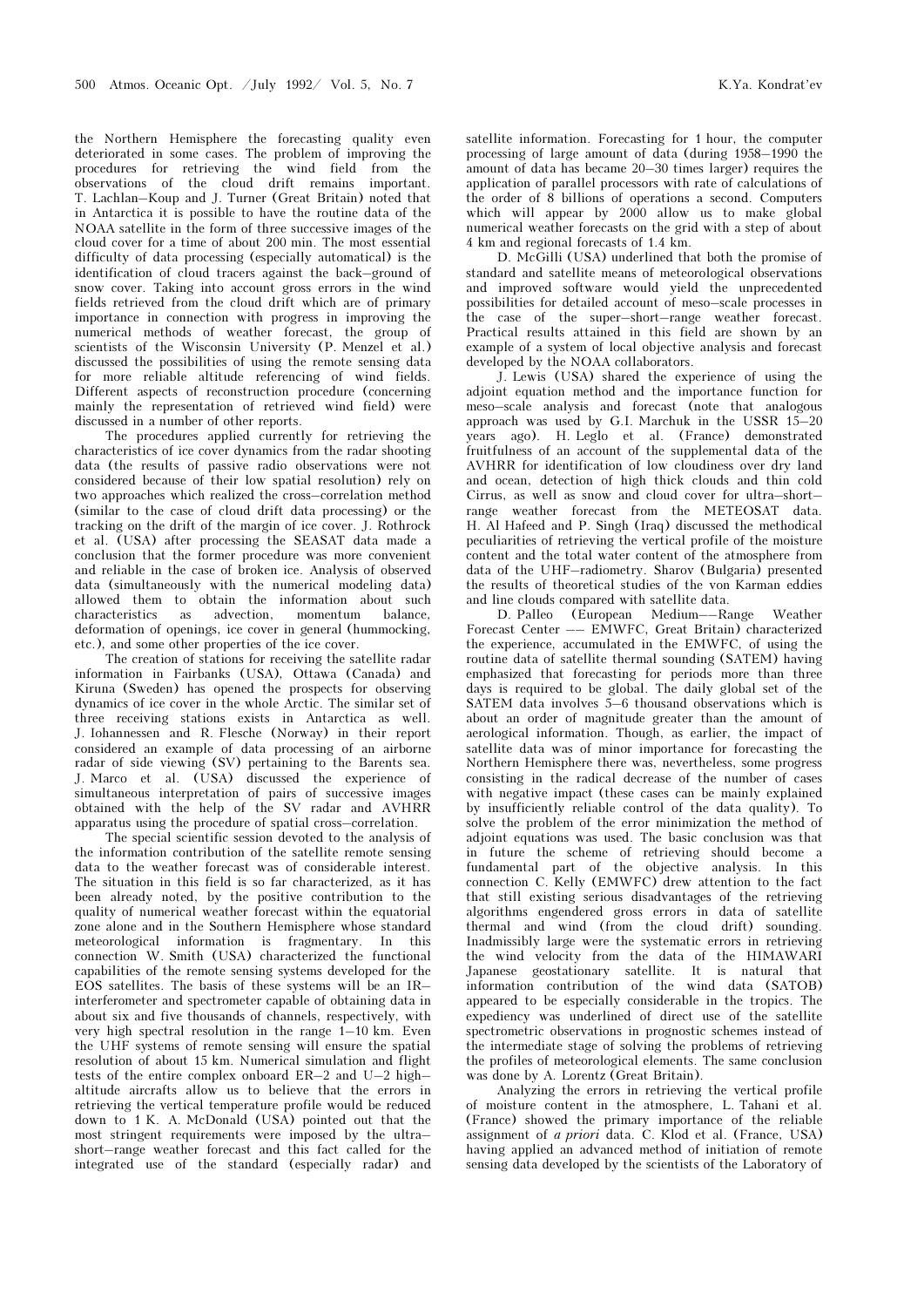Dynamic Meteorology (France) on the basis of the recognition methodology demonstrated its efficiency for the analysis of the meso–scale processes. W. Heakly (ECMWF) used the METEOSAT data on the cloud cover for testing the reliability of the cloud cover characteristics calculated with the help of the prognostic scheme of the EMWFC.

#### 3. PROCESSES IN THE MIDDLE ATMOSPHERE

The observations of the middle atmosphere composition can yield an important information about the global change since, as G. Brassear (USA) fairly noted, the chemical composition of the atmosphere is formed, to a considerable extent, under the impact of processes in the biosphere (it especially concerns the concentration of greenhouse gases in the atmosphere). In this connection G. Brassear made a review of data on spatial and temporal variability of concentration of such atmospheric trace gases as  $CH<sub>A</sub>$ , CFC, CO,  $N<sub>2</sub>O$ , nonmethane hydrocarbons, isoprene, terpene, etc. underlying in addition the important role that hydroxyl played as a factor determining the lifetime of the trace gases in the atmosphere as well as the urgency of investigations of gas exchange between the atmosphere and ecosystems.

Analyzing the present–day concept on the formation of the spring minimum in the total ozone content (TOC) in Antarctica, M. McElroy (USA) paid attention to the two– fold role of the polar stratospheric clouds (PSC) consisting originally of the crystals of trihydrate of nitric acid. On the one hand, the chemical reactions running on the surface of the PSC particles ensure the conversion of chlorine and bromine compounds from chemically inactive forms to the active ones. On the other hand, the clouds make a significant contribution to the removal of the nitric acid by the precipitations. Ozone is destructed in both Antarctic and Arctic stratosphere as a result of catalytic gas–phase reactions in which ClO and BrO take part. Rapid formation of the minimum in the TOC in the Antarctica is promoted by the relative isolation (due to stable circumpolar circulation) and by low stratospheric temperature in winter and in spring. As an effective indicator of stratospheric dynamics, the potential eddy can be considered, whose values are maximum within the zone of the TOC minimum.

P. McCormick (USA) considered, based on data of the SAGE–2 satellite functioning from 1984, the interannual variability of the ozone and aerosol concentrations in the stratosphere and revealed the high degree of correlation among the PSC dynamics, TOC minimum, and their quasibiennial oscillations (QBO). After the eruption of the El Chichon volcano the aerosol optical thickness was gradually and continuously decreasing having reached the background value only by 1990. K. Labitzke (Germany) drew attention to the difficulty of recognizing the long– term trends, which was associated with the multifactor variability of the stratosphere. These difficulties must be overcome, in particular, in the study of the effect of the solar activity on the temperature and pressure fields in the stratosphere. Reliable filtering–out the effect of the QBO and El Niño/Southern oscillation made it possible to find a rather high degree of correlation among the pressure altitudes of 30 hPa and 100 hPa and the 10.7–cm solar radio wave considered as the index of solar activity. Analogous correlation was also found for the temperature at a pressure altitude of 30 hPa (however, the distinctive many–year trend was not found). The report by H. Cisneros (Spain) was devoted to the same problem of the effect of solar activity on the stratosphere. He demonstrated the existence of the 11–year cycle of the TOC variability. D. Heath (USA) analyzed the long–term variability in the TOC using the NIMBUS–7 data obtained in 1978–1986 and showed that the long–term variability of the ozone content in the layers above a pressure altitude of 2 hPa and below a pressure altitude of 30 hPa disagreed with data calculated on the basis of a two–dimensional model since the zonal symmetry assumed in the model was absent.

#### 4. DYNAMICS OF GLOBAL BIOSPHERE

If the climate investigations are performed predominantly as part of the World Programme of Climate Research (WPCR), the problems of the biosphere are covered by the International Geosphere–Biosphere Programme (IGBP)3,5,17,18 and by the corresponding national programmes. In the USSR it is the Programme of Biospheric and Ecological Researches1,2,12 while in USA it is the US Global Change Research Program which relies on the Earth Observing System (EOS) Programme and on more extensive Mission to the Planet Earth Programme.<sup>16</sup>

The IGBP has been put into action from September 10, 1990. It provides for seven key directions of development discussed by the Chairman of the Special Committee of the IGBP J. McCarthy at the Paris Seminar<sup>14,18</sup>:

1. Regularities of chemical processes in the global atmosphere and the contribution of biological processes to the cycles of trace gas components.<sup>26</sup>

The developments of this direction involve:

(a) International Global Atmospheric Chemistry (IGAC) Project providing:

– Studies of processes determining a change in the chemical composition of the atmosphere.

– Investigation of interactions between the chemical composition of the atmosphere and biospheric and climatic processes.

– Prediction of the effect of natural and anthropogenic factors on the chemical composition of the atmosphere.

(b) Stratosphere––troposphere interactions for the biosphere (STIB) investigation.

In this case the following actions are planned:

– To analyze the effect of variations of the ozone content in the stratosphere on the penetration of the biologically harmfull UV–radiation to the Earth's surface.

– To obtain the qualitative evaluations of the processes of the stratosphere––troposphere interaction.

– To estimate the natural variability of the stratosphere and the impact of anthropogenic factors on it.

– To obtain the qualitative evaluations of the impact of aerosol on climate.

– To estimate the impact of the stratospheric processes on climate.

2. Impact of biogeochemical processes in the ocean on climate change and climate ocean feedback.

Two projects are provided:

(a) Integrated investigations of global gas exchange between the ocean and atmosphere as part of the JGOFS programme.

– Studies of global scale of the processes governing the dynamics of entering the carbon and other related biogenic element fluxes into the ocean as well as the evaluations of the gas exchange of the atmosphere, sea bottom, and continental boundaries.

– Development of prognostic methods of global scale of the response of the ocean on the anthropogenic perturbations, especially associated with the climate change.

(b) Global Ocean Euphotic Zone Studies (GOEZS) with an account of the interaction between physical, chemical, and biological processes.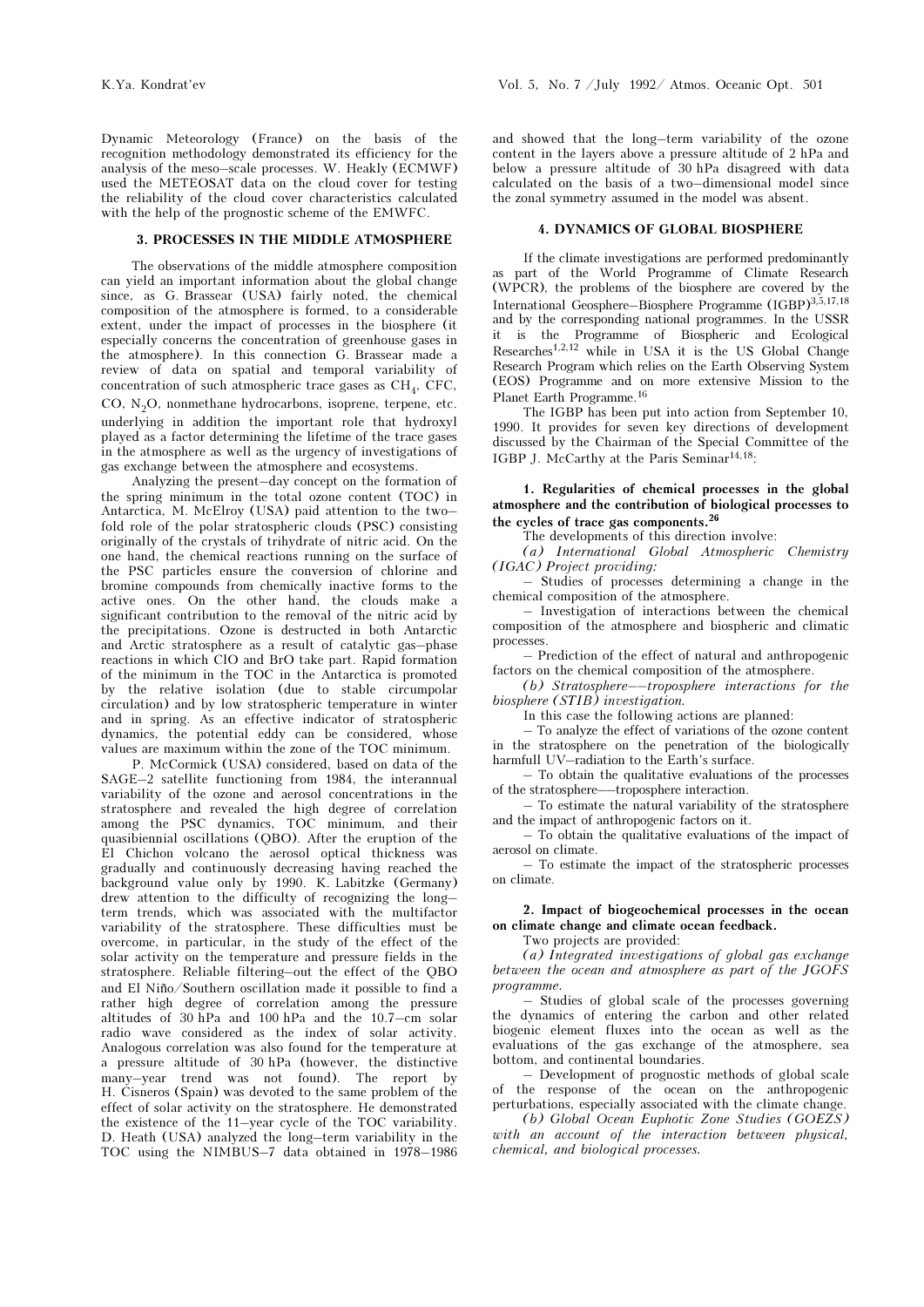3. The effect of the land tenure change on the resources of coastal zones of seas and oceans as well as the effect of the ocean level variations and climate on the coastal ecosystems.

This direction will be realized in the project:

(a) Land––ocean interaction in the coastal zone (LOICZ) aimed at the development of the methods for predicting the effect of climate change, land tenure, and ocean level on functioning and stability of coastal ecosystems on global scale with an account of the priority of the interactions of variations in the conditions on the land and in the ocean and the possible feedback of physical processes on the environment.

## 4. Interaction of the plant canopy with physical processes being responsible for the formation of the global hydrological cycle.

Biospheric aspects of the hydrological cycle (BAHC) involve:

– Studies of the biospheric impact on the hydrologic cycle on the basis of field observations aimed at the elaboration of models of the energetic and hydrologic exchange in the soil–plant canopy–atmosphere system on the spatial and temporal scales varying from the elements of the plant canopy to the cells of the models of general atmospheric circulation.

– The development of databases that can be used to describe the interactions between biosphere and physical processes in the environment as well as to verify the reliability of simulation models of the above–mentioned interactions.

## 5. The impact of global change on terrestrial ecosystems.

(a) Global changes and terrestrial ecosystems (GCTE) provide for:

– The development of procedure for predicting the impact of the climate change,  $CO<sub>2</sub>$  concentration, and land tenure on ecosystems as well as the evaluation of the contribution of these effects to the biosphere––environment feedback.

(b) Global changes and ecological complexity (GCEC):

– The development of procedure for predicting the relations between global changes and biovariety (ecological complexity).

#### 6. Paleoecological and paleoclimatic variations and their consequences.

## Past Global Ecoclimate Studies (PAGES).

– Reconstruction of the detailed history of global climate changes and the environment over the period from 2000 BC to our era with temporal resolution at least of the order of a decade, but preferably up to a year and a season.

– Reconstruction of the history of climate changes and environment during the entire glacial cycle aimed at close examination of the natural processes governing the climate change.

## 7. The system approach to the imitation modeling of the Earth's system aimed at prediction of its evolution in future.

#### Global Analysis and Imitation Modeling (GAIM).

– Quantitative evaluation of the interaction of the global physical, chemical, and biological interactive processes in the Earth's system during the last 100 thousand years bearing in mind the analysis of possible changes in future.

Five from six enumerated projects (IGAC, JGOFS, BAHC, GCHC, and PAGES) pertaining to the practically approved key projects have been formulated in a sufficiently concrete form. The implementation of two of them (JGOFS and IGAC) has been already started while three other projects (BAHC, GCTE, and PAGES) are still at a stage of detailed elaboration. The same concerns the STIB, LOICZ, and GAIM projects.

In the context of the IGBP it is of interest the substantion of the priorities in the American Global Changes program,  $16$  which provides for a definite sequence of the priorities (in the order of their lesser significance):

(1) Climatic and hydrologic systems: the cloud contribution; the ocean circulation and heat fluxes; interaction between the land, atmosphere, and ocean; energetic and hydrologic exchange; quantitative interelations in the interactive climatic system; and, the ocean–atmosphere and ocean–cryosphere interactions.

(2) Dynamics of biogeochemical processes: exchange of trace gas components (TGC) between biosphere, atmosphere, and ocean; conversion of the TGC by the atmosphere; biochemistry of water masses near the surface and in large depths; processes in the terrestrial biosphere; carbon and biogenic cycles; and, influence of land processes on marine ecosystems.

(3) Ecosystems and their dynamics: long–term observations of the structure and functioning of the ecosystems; the response of the ecosystem to climate change and other perturbing effects; interactions between physical and biological processes; models of interactions, feedbacks, and response of ecosystems to perturbing effects; and, the models of productivity and resources of ecosystems.

(4) History of the Earth's system: paleoclimate, paleoecology, atmospheric composition, composition and circulation in the ocean, ocean productivity, changes of the ocean level, and paleohydrology.

(5) Social and economic aspects: development of the database; elaboration of the models describing the interrelations of the population growth; requirements for energy generation, land tenure, and industry.

(6) Geophysical processes: coastal erosion, volcanic processes, permafrost and marine gas hydrates, heat and energy fluxes at the ocean bottom, dynamics of the ocean level, and marine tectonic processes.

(7) Effect of solar activity: the observations of variations of the extra–atmospheric UV solar radiation, interaction between the solar radiation and the atmosphere, spectral and integral solar constant, effect on climate, indirect indicators of the effect of solar activity on the environment, development of the long–term database. It should be noted that conceptual aspects of the USA program have been examined deeper than in the current version of the  $IGBP^{3-6}$ ; however, the substantiation of priorities necessitates further efforts. Undoubtedly, for example, that the problems of the ecosystem dynamics and global biochemical cycles are of primary importance in comparison with the climatic and hydrologic processes.<sup>1,2,7</sup> Thus, of primary importance is the fact that the growth of greenhouse gas concentration affects the climate rather than otherwise, though the interactivity of the total combination of processes is indisputable. Of primary importance is the problem of processing, archiving, and distributing the observed data of unprecedented volume, the solution of which is considered in USA to be very important. Naturally, the key role in the global system will be played by satellite observations. In this connection extremely unfavorable is the fact that up to now there are no agreements on data exchange coordinated on the international level. The satellite observations should be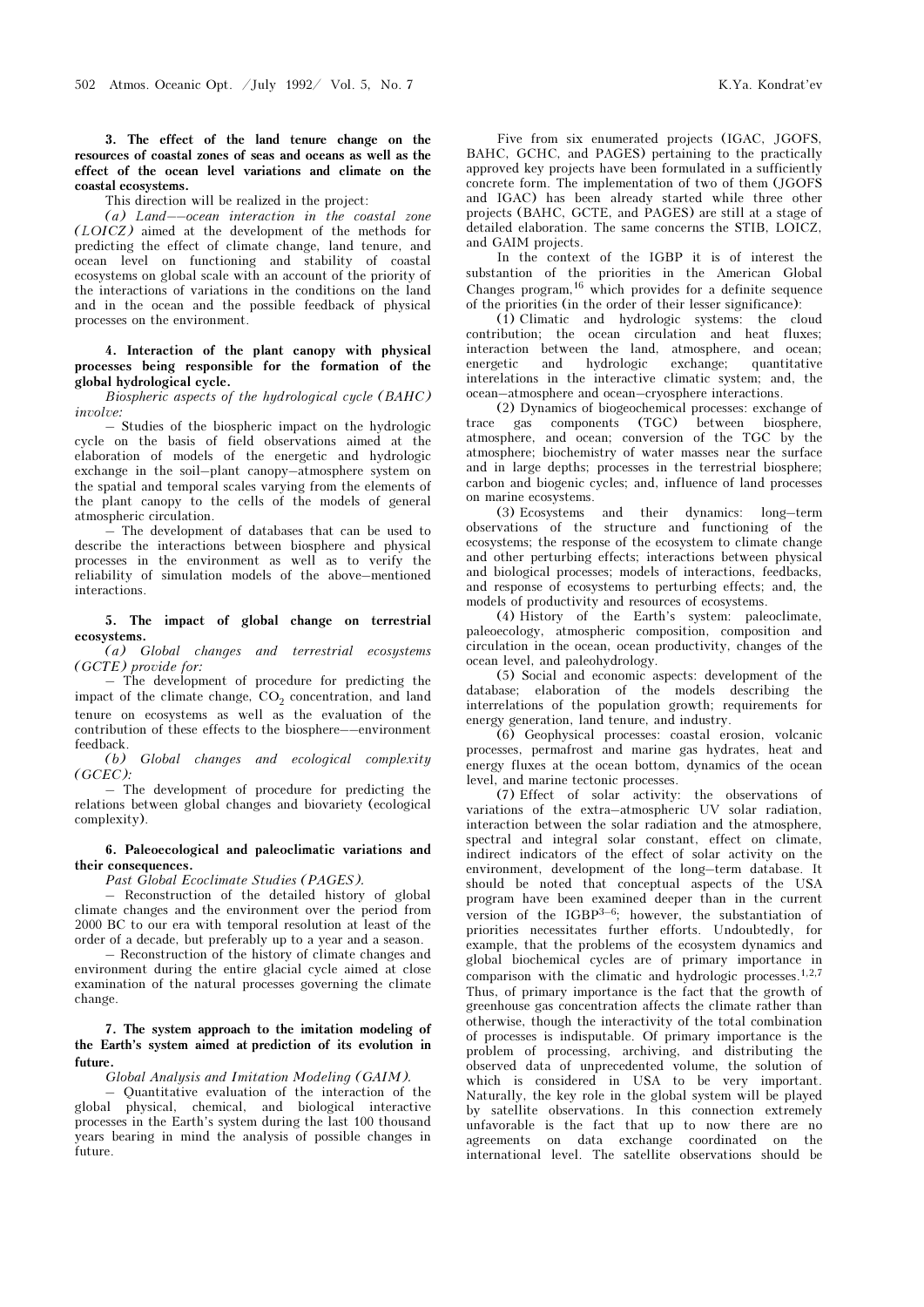combined with the integrated routine observations in the representative ground–based and marine polygons (key regions). Although the IGBP involves some recommendations on this question, the criteria of choosing the key regions still remain, as a rule, intuitive and qualitative. There were practically no attempts so far to substantiate their choice on the basis of the results of imitation. The only exception is the concept of energy– active zones being developed in the USSR. $9-11$ 

In the COSPAR Programme much attention is focused on the problem of large–scale interaction between biological and physical processes in the ocean and at the ocean– atmosphere boundary. Discussing the problem of the global carbon cycle, B. Nattl et al. (USA) underlined the decisive role of the ocean as a carbon reservoir in the biosphere which determined the urgency of investigation of the  $CO<sub>2</sub>$ exchange between the atmosphere and ocean functioning as a biological pump exhausting  $CO_2$  from the atmosphere. For better understanding of the way of functioning of this pump much more complete data on dynamics of primary productivity are needed. In this connection the possibilities were discussed of retrieving the phytoplankton content from the NIMBUS–7 data obtained in the region of the Atlantic ocean and of applying the empirical methods of the primary productivity estimates from these data. One of the difficulties of solving this problem was associated with the fact that the remote sensing allowed one to retrieve the phytoplankton content only in the upper part (about 20%) of the euphotic zone. A profound model of a marine ecosystem was briefly described with an account of entering of biogenes, phyto– and zooplankton dynamics, ocean circulation, and other factors.

L. Mervilat et al. (France) performed the calculations of the  $CO<sub>2</sub>$  exchange between the atmosphere and ocean from the difference between the  $CO_2$  concentrations in the atmosphere and ocean with an account of the exchange coefficient  $K$  obtained with the use of the near–water wind data retrieved from the satellite scatterometric and UHF observations. The spatial and temporal variability of  $K$ , the difference between the  $CO<sub>2</sub><sup>2</sup>$  concentrations, and, cosequently, the  $CO<sub>2</sub>$  flux were found which testifies to the urgency of the above–mentioned IGOFS Programme being a part of the IGBP. Launching of the ERS–1 satellite equipped with the scatterometer will allow us to obtain the global data set on the near–water wind velocity and consequently more information about the  $CO<sub>2</sub>$  flux. In accordance with the available estimates the average annual  $CO<sub>2</sub>$  flux absorbed by the ocean varied within the limits 0.9–1.4 Gton for carbon (depending on the input data used for calculation).

A.G. Grankov and A.M. Shutko (USSR) considered the role of various factors in the formation of the radio– brightness temperature of the ocean surface at different wavelenghts (10–100 cm), namely, the sea foam, state of sea roughness, and salinity substantiate an optimum choice of the wavelengths for retrieving the ocean surface temperature (OST). D. Minster et al. (France) discussed the methodological aspects of interpretation of the GEOSAT altimetric observations for retrieving the altitude of the mean ocean surface, its tidal variations, as well as the characteristics of macro– and mesoscale variability of the ocean. The possibilities of the radioaltimetry were illustrated from the viewpoint of retrieving the topography of continental ice cover. Having in mind the preparation to processing of the ERS-1 and TOPEX/POSEIDON radioaltimetric data, K. Wakker et al. (Netherlands) checked their procedure by considering by way of example the GEOSAT data obtained in the South–East Atlantic (averaged over a year) and in the North Atlantic (averaged over two years). The results obtained were illustrated by the charts of the retrieved values of the altitude of the ocean level averaged over one (or two) year. The analysis of their deviations from the average level allowed them to reveal the topographic variability of the ocean surface which appeared to be especially large in the regions of Agulhas and the Gulf Stream. The available information about the relative dynamics of the ocean topography allowed them to calculate the stream fields (in relative units) the analysis of which showed the existence of a number of eddies. The determination of their trajectories, velocities, and values opened the possibilities of following the eddy dynamics (their movement appeared to be verey complicated).

#### 5. SATELLITE OBSERVATIONAL SYSTEMS

In a number of countries national programmes provide for the completion of the creation of the huge system of satellite ecological observations by the end of the current century. Since these programmes were widely elucidated in the literature,  $3,5,6,8,16$  let us restrict ourselves to a short comment about the discussion of this problem on the

COSPAR congress solely.<br>W. Hantress (USA) W. Hantress (USA) presented the general characteristics of the EOS system being developed in USA which is a key element of the Mission to the Planet Earth Programme and of the more extended Global Change Programme. During 15 years of planned functioning the scientific instrumentation placed onboard six EOS satellites (including the Freedom piloted space station) is capable of obtaining the enormous amount of information about the environment and biosphere with diurnal amount being equal to about 2 Tbytes. The data obtained previously have already made it possible to posess the charts of distributions of the ground and ocean surface temperature, ozone content, phytoplankton concentration, near–water wind, and other quantities. Much importance is attached to the development (before the beginning of the EOS system functioning) of the effective system of data processing, archiving, and distributing. As to the problem of data storage, the most expedient is acknowledged a distributed system equipped with the computer communication means which guarantees users the accessibility of information.

A.V. Karpov (USSR) described the USSR system of meteorological (Meteor) and oceanographical (Ocean) satellites as well as the satellites employed in the exploration of natural resources (Resurs–01) intended for routine observations which were also employed for some developments within the framework of international collaboration (the SCARAB Soviet–French project of measurements of the Earth's radiation balance and of installation of the American ozonometric apparatus onboard the Meteor satellite). K.Ya. Kondrat'ev amplified this report informing about developments associated with the use of the data of the Almaz satellite and the preparation of the module intended for exploration of natural resources onboard the Mir orbital station. B. Holomew (Great Britain) briefly reported on the plans of the European Space Agency devoted mainly to the prospects for using the data of the ERS–1 satellite, which was launched in 1990 (the decision has already been accepted about the financial support launching of the ERS–2 satellite in 1994). Of great importance was the launch of the METEOSAT–4 geostationary satellite on June 3, 1990. The geostationary satellites of the next generation are developing now, first of which is scheduled to be launched in 1998.

T. Tanaka (Japan) discussed the plans of Japanese Space Agency (NASDA) dwelling mainly on the description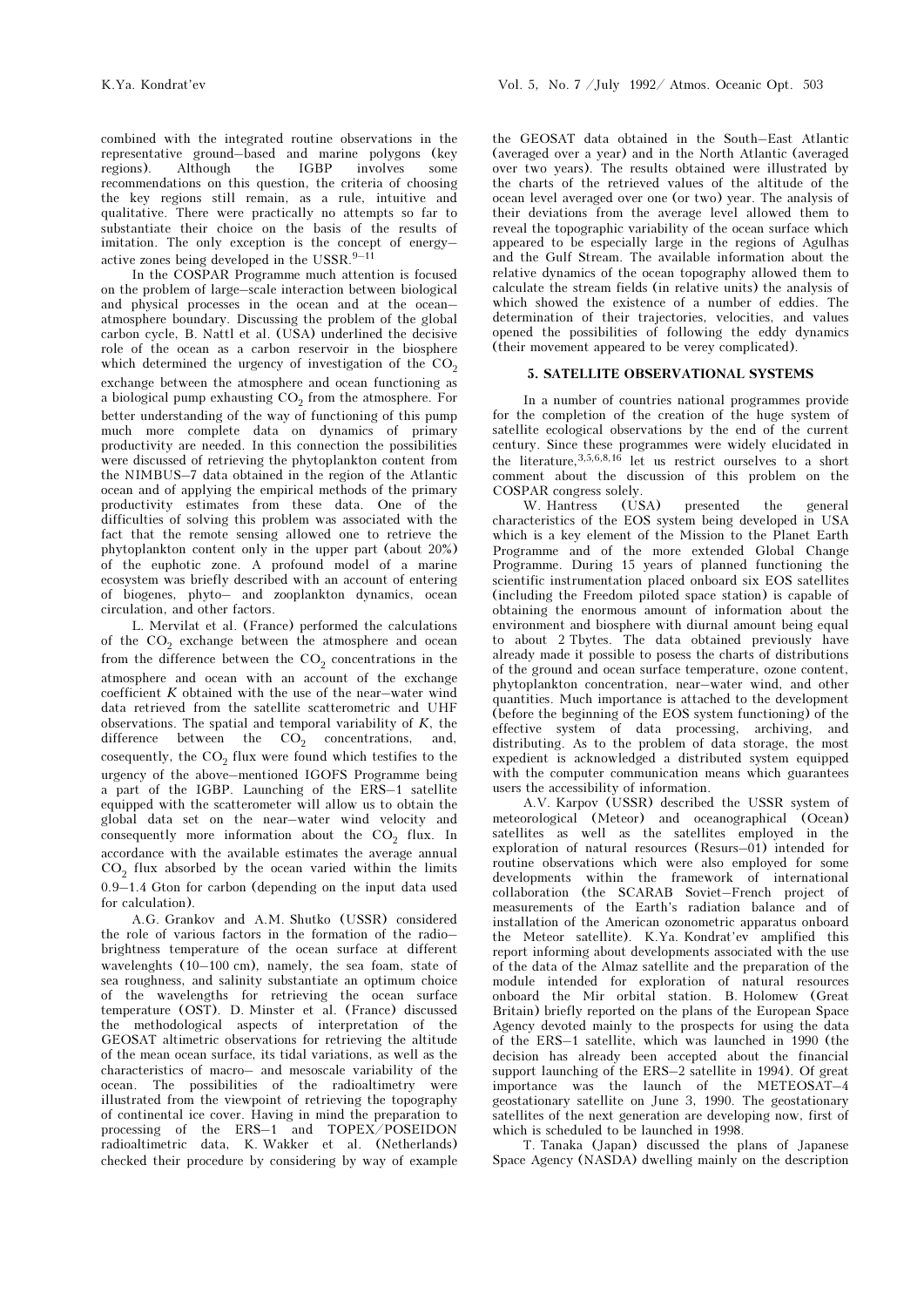of the JERS–1 satellite employed in the exploration of natural resources (at the beginning of 1992 injected in the solar–synchronized orbit at a slope angle of the flight path of 97.7° and an altitude of 568 km with the expected lifetime of about 2 years) and the ADEOS satellite employed in the exploration of natural resources (at the beginning of 1995, the solar–synchronized orbit with the parameters: 98.59°; 796.75 km; 3 years). The instrument used onboard the last satellite includes a 12–channel ocean color and temperature scanner (OCTS), a 5–channel scanning advanced visible and near–IR range radiometer (AVHRR), an interferometric monitoring system (IMS) for greenhouse gases, an improved limb atmospheric spectrometer (ILAS), a laser retroreflector (RIS), a POLDER French spectrophotometer–polarimeter, as well as an American total ozone measurement system (TOMS) and a 13.995 GHz scatterometer.

The OCTS apparatus has the following channels (their band width is indicated in parenthesis): 0.412; 0.443; 0.490; 0.520 (0.02); 0.565; 0.665 (0.002); 0.765; 0.865 (0.04); 3.7 (0.3); 8.5 (0.5); 11.0; and, 12.0  $\mu$ m (1.0  $\mu$ m), whereas the channels of the AVHRR are centered at the following wavelengths: 0.45; 0.57; 0.67; 0.87 (0.1); and, 0.62 μm  $(0.2 \mu m)$ . The spatial resolution of the scanners is, respectively, 700 m (the width of the viewing swath is equal to 1400 km) and 16 m (or 8 m at a wavelength of  $0.62 \mu m$ ) with 80 km width of the viewing swath. The IMG apparatus designed for retrieving the vertical profiles of the GG within the 10–60 km altitude range provides the spectral measurements of the outgoing radiation in the range 3–15 μm at the instantaneous field of view  $0.75 \times 0.75$ ° with the 20 km width of the viewing swatch. The ILAS is functioning in three spectral intervals: 0.753–0.784, 4.1–6.9 and 7.3–11.8 μm at the field of view angles  $\pm 15^{\circ}$  (in the vertical direction) and  $\pm 10^{\circ}$  (in the horizontal direction).

Japanese experts take part in the meteorological observations in the tropics (aiming at measuring the precipitations) with the help of the instruments installed onboard the TRMM satellite (1986), which will be injected in orbit at small slope angle of the flight path (about 35°) and an altitude of 350 km. The instrumental complex is developed the JPOP satellite employed in the exploration of natural resources which is scheduled to be launched in 1988. Highly extensive is the French Programme of Exploration of Natural Resources and Investigations presented by J.–L. Fellow and A. Ratier and tailored toward the solution of the IGBP and WPCR problems. The essential developments of the programme are: preparation of launching of the SPOT–3 satellite (probably, in 1993 depending on functioning of the SPOT–2) and of the SPOT–4 (tentatively, in 1995), participation in the<br>French–American Mission TOPEX/POSEIDON Mission TOPEX/POSEIDON<br>
rvations), whose realization is (radioaltimetric observations), whose realization is scheduled in the middle of 1992, when the full–scale realization of the World Ocean Circulation Experiment (WOCE) start. The French experts make an significant contribution to the realization of programmes of the ERS–1 (first of all, UHF sounding of the atmosphere) and UARS (retrieving the wind and temperature fields from the data of videointerferometer) satellites. The BEST satellite is developing, the program of which is analogous to that of the TRMM and relies on the use of such an apparatus as a meteorological radar, Doppler lidar, and DIAL. Some Soviet–French developments have already been mentioned which incorporate the Alisa Project (lidar sounding of the cloud cover from onboard the Mir station) as well. The development of the Globsat satellite employed for investigations in the field of the atmospheric chemistry, climatology, etc., is promising.

J. Oring (USA) described the developments of the NOAA which involve: modification of the algorithms for retrieving the ocean surface temperature, the substantiation of the correct interpretation of data on normalized vegetation index, estimates of the cloud–radiation effect on climate, reconstruction of the cloud–radiation balance of the underlying surface, retrieval of the total ozone content from the IR data, use of the remote sensing data in weather forecasting, etc.

In a number of reports of particular character various types of apparatus were described intended for satellites of different application: V. Salomonson (USA) described a MODIS videospectrometer (for the EOS system); M. Sander and D. Way (USA) – a radar with a synthesized aperture (EOS); J. Bertaux et al. (France) – an ozonometric component of the GOMOS spectrometer (European polar platform); A. Gode et al. (Netherlands) – a SCIAMACHY spectrometer.

R. Bowler (Great Britain) informed about the development of a videospectrometer with a comb–like scanner for the visible and near–IR spectral ranges. This apparatus consisting of two identical telescopes directed (in the plane of the sattellite orbit) at the angle  $\pm 20^{\circ}$  is capable of obtaining the stereoscopic images of the area with 5–m spatial resolution and 60–km viewing swath which can be displaced within the limits of the 300–km subsatellite swath. This apparatus is projected to be installed on the European polar platform which will be injected in the orbit at slope angle of the flight path 98.7° and an altitude of 824 km. The accuracy of the satellite orientation (along three axes) will be  $\pm 0.03^{\circ}$ , that of the wandering  $- \pm 0.15^{\circ}$ , which ensures the accuracy of determining the viewing direction of  $\pm 0.03^{\circ}$ . The stereoimages under discussion may be used, in particular, for the construction of digital topographic maps. To minimize the effect of the atmospheric haze, the channel 0.7–0.9 μm was used to obtain the stereoimages. For channels in the visible range the spatial resolution of images will be equal to 10 m. A 40–channel videospectrometer was developed (the spatial resolution was equal to 20 m at the 7.5–km width of the viewing swath) capable of obtaining the images or spectra and intended for scientific investigations. The possibility is considered of obtaining the images with 2.5 m spatial resolution.

J. Wain (USA) described the results of the test flights (onboard the C–130 and ER–2 aircrafts) of the set of various instruments developed for the EOS system giving, by way of example, data of the flight over the region of the Yukatan peninsular (Central America) covered with forests of moist tropics. I. Kudo et al. (Japan) described an 8–channel optical scanner (OPS) and the radar with side view equipped with synthesized apparatus for the L band with horizontally horizontal polarization which had the 18–m spatial resolution and the 75–km width of the viewing swath, and was intended for use onboard the ADEOS satellites. The OPS provided the 18×24 km resolved element (at the ground level) with the 75–km width of the viewing swath. The following channels were used: 0.52–0.60; 0.63–0.69; 0.76–0.86; (for obtaining the stereoimages); 1.60–1.71; 2.01–2.12; 2.13–2.25; and, 2.27–2.40 μm.

I. Bodechtel and S. Sommer (Germany) discussed the results of airborne observations in different regions of West Europe over the land and sea using a multi–channel three– range scanner in the spectral regions: 450–865 (31 channels), 1440–1800 (4 channels), and 2000–2500 nm (28 channels). The channel bandwidth was equal to 12.3, 120.0, and 16.3 nm, respectively. An 8–channel videospectrometer was also used (in the wavelengths range 400–850 nm). The flights were carried out over the key regions where the various synchronous ground–based obsevations were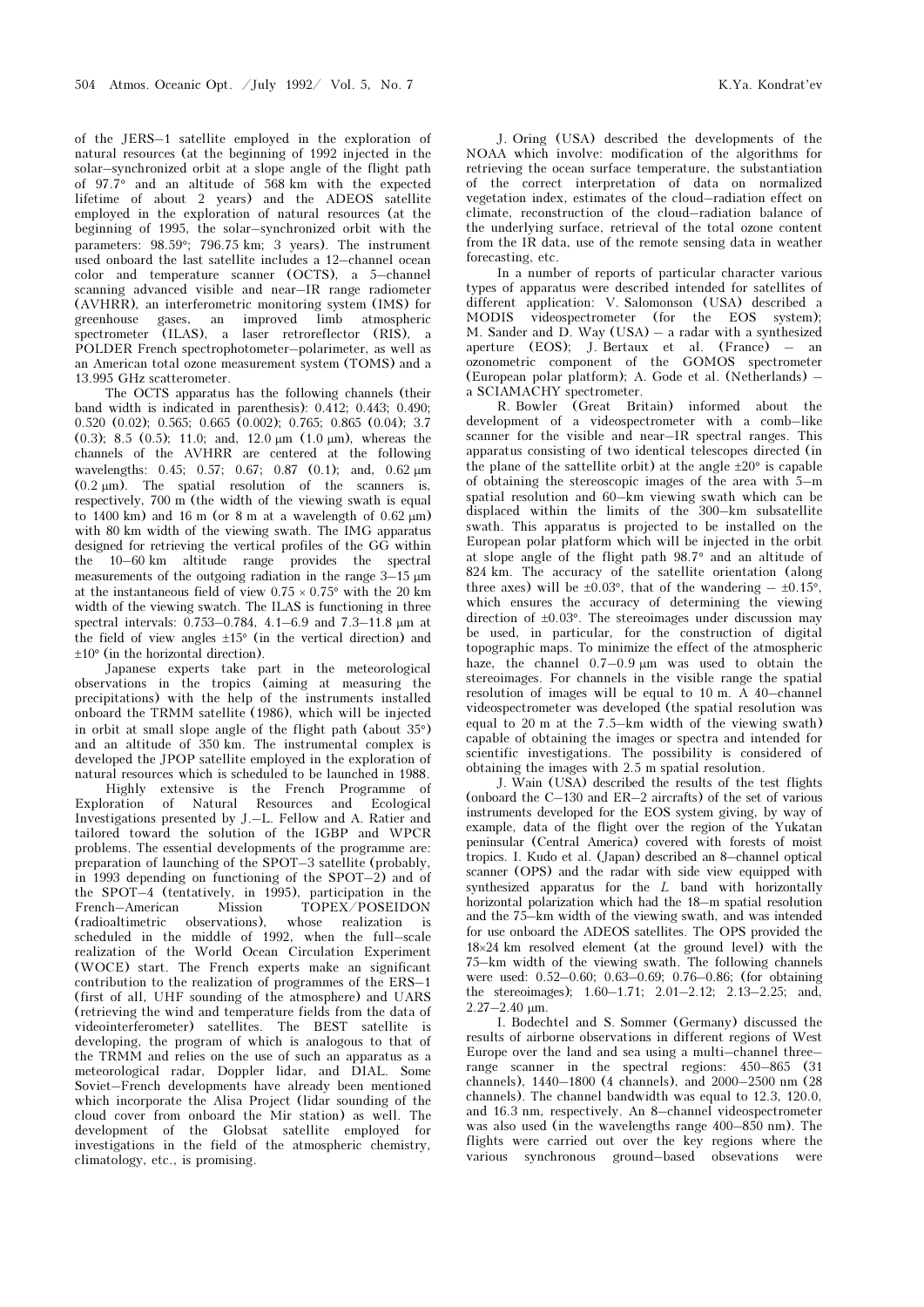performed. A. Ono and H. Fujisada (Japan) described a videospectrometer (ITIR) made for American Polar Platform in Japan. Having two telescopes differently oriented (to obtain stereoimages), the ITIR is capable of obtaining the images in 14 wavelengths ranges with the spatial resolution of 15 (channels 1–3), 30 (channels 4–9), and 90 (channels 10–14). The following set of channels was used (in order of their serial numbers): 0.52–0.60; 0.63–0.69; 0.76–0.80; 1.60–1.71; 2.02–2.12; 2.12–2.19; 2.19–2.26; 2.29–2.36; 2.36–2.43; 8.125–8.475; 8.475–8.825; 8.925–9.275; 10.25–10.95; and, 10.95–11.65 μm. K. Maeda et al. (Japan) analyzed the results of the data interpretation of the MOS–1 Japanese oceanographic satellite from the viewpoint of its efficiency for preparing and processing of data of the ERS–1 and TERS–1 satellites.

## 6. CONTROL OF GLOBAL DATA ARRAY

In connection with the fact that the volume of the accumulated data of satellite observations is enormous and by the end of the century it will have increased by several orders of magnitude the problem of the control of global data array acquires a key significance. It is this circumstance which caused the decision to hold a special session on the data control.

The report by T. Townsend (USA) was aimed at the general characteristics of the data and information systems as part of the IGBP consisting of a number of Regional and three World Data Centers. The related problems were illustrated by the search–for project for following the Earth's surface changes manifested themselves in diminishing the biovariety and bioproductivity which produce the grave (and interactive) impact on climate. The satellite information whose main source is the AVHRR data with 1–km spatial resolution should be supplemented by integrated observational programs for a number of key places in different representative regions of the globe (including Ubsu–Nur). V. Hantress (USA) having described the scheme of the data control as part of the EOS program emphasized the choice of the distributed system of data processing and archiving given that the reliable computer communications are available. It has a possibility to update technically in every five years. Up to now the global data arrays have been accumulated with the use of various satellite instruments (indicated in parenthesis) during rather long time intervals: 1978–1986 (CZCS), since 1987 (SSM/I), since 1978 (TOVS), since 1981 (AVHRR), and since 1978 (GOES). The large amount of work on the data archiving is carried out by the NOAA which posessed the archives of the cloud cover, aerosol, ozone, snow and ice covers, ocean surface temperature, ozone content, etc.

D. Halpern et al. (USA) presented the review of oceanographic information. The special attention was paid to the accumulation of radiometric, scatterometric, and UHF data obtained over the open ocean surface, as well as of the data on dynamics of snow and ice covers, and ocean color and surface temperature. As an example of a new data array presented were the global charts of differences between the  $CO<sub>2</sub>$  concentrations in the atmosphere and upper ocean layer characterizing the  $CO<sub>2</sub>$  fluxes between the atmosphere and ocean. As G. Bartoc and G. Witti (France) reported, the Special Interdepartment Workshop was formed in the USA to coordinate the efforts on the data control.

## 7. COMBINED PROCESSING OF DATA OBTAINED FROM SATELLITES WITH HIGH SPATIAL RESOLUTION

This direction of integrated developments aiming at processing of satellite data on natural resources, ecology, etc. attracted especially great attention of Japanese experts, and the corresponding session was organized by Prof. K. Tsuchia (the Tokio University), the initiator of making the MOS Japanese oceanographic satellite.

K. Tsuchia and M. Tokuno considered the results of simultaneous analysis of radiometric data of a VTIR (MOS–1) radiometer for the visible and thermal spectral regions, of a MESSR (MOS–1) 4–channel (0.51–0.59; 0.61–0.69; 0.72– 0.80; and,  $0.80-1.10 \mu m$ ) radiometer with electronic scanning, of a VISSR (the GMS–3 Japanese geostationary satellite) 2– channel  $(10.5-12.5 \mu m)$  scanning radiometer for the visible and IR spectral regions, and of the AVHRR (NOAA–9) 5– channel (0.58–0.68; 0.725–1.1; 3.55–3.93; 10.3–11.3; 11.5– 12.5 μm) radiometer to retrieve the temperature and albedo of the ocean surface having found only quite acceptable discrepancies between the retreieved quantities, though the most complicated atmospheric conditions were chosen with Cirrus or small Cumulus clouds whose recognition was provided by the MESSR data.

I. Nishimura et al. gave an example of retrieving the ocean surface temperature and the concentration of suspended substance (SS) in the Arnane sea from the data of an airborne multi–channel scanner, an apparatus of the thematic mapping of the LANDSAT satellite and the AVHRR radiometer with the use of the empirical regression procedure attaching these data to the results of the control observations. Thus, for example  $SS = 0.0015 \exp(55.838X)$ , where  $X = \overline{B}3/(B1 + B2 + B3 + B4)$  and B are the LANDSAT data in different channels. The results obtained were used for mapping the OST and the concentration of the suspended substance. Y. Suga demonstrated the efficiency of complex analysis of a multi–dimensional data of multi–spectral photographing from onboard the LANDSAT and SPOT satellites in the region Hiroshima and of the array of information obtained with the use of the geographic informational system to analyze the dynamics of the land tenure and the landscape mapping. S. Chehara and T. Morohoshi gave an example of how important is the nonsimultaneous photography from onboard of different satellites (MOS–1, LANDSAT, and SPOT) in combination with the ground–based observations for following the consequences of volcanic eruption (lava flows, vegetation damaging, ash ejections, etc.), taking place on the Island Miyakejima on October 3, 1983. S. Tanaka discussed the possibilities for the analysis of local ecological consequences of anthropogenic effects from data of space photography with a very high resolution (up to some meters and better), which would be possibly achieved by 2020. The examples were considered of the forest injure by acid precipitations and insects and the effect of fertilizing the golf areas to maintain them in a proper state (it is worth noting that it is better to solve problems using the airborne photographing).

In a number of reports of Japanese experts the problems were discussed of geometric (T. Osuti et al.) and atmospheric corrections. S. Mukai and T. Mukai considered the problem of atmospheric correction as applied to retrieving the chlorophyll concentration from data of a CZCS apparatus (the NIMBUS– 7 satellite). The calculation procedure was based on the calculation of the appropriate corrections for the given model of atmospheric aerosol with their subsequent adaptation to the brightness of the ocean surface–atmosphere system measured from onboard the satellite. Bearing in mind the solution of the atmospheric correction problem, K. Tsuchia and atmospheric correction problem, K. Tsuchia and M. Matzumoto proposed the procedure of retrieving the aerosol number density from data of the IR channels of the VTIR apparatus (MOS–1 satellite) under conditions of the dry atmosphere. S. Garstl (USA) made a general review of the problem of atmospheric correction, however, without pointing out the concrete solutions.